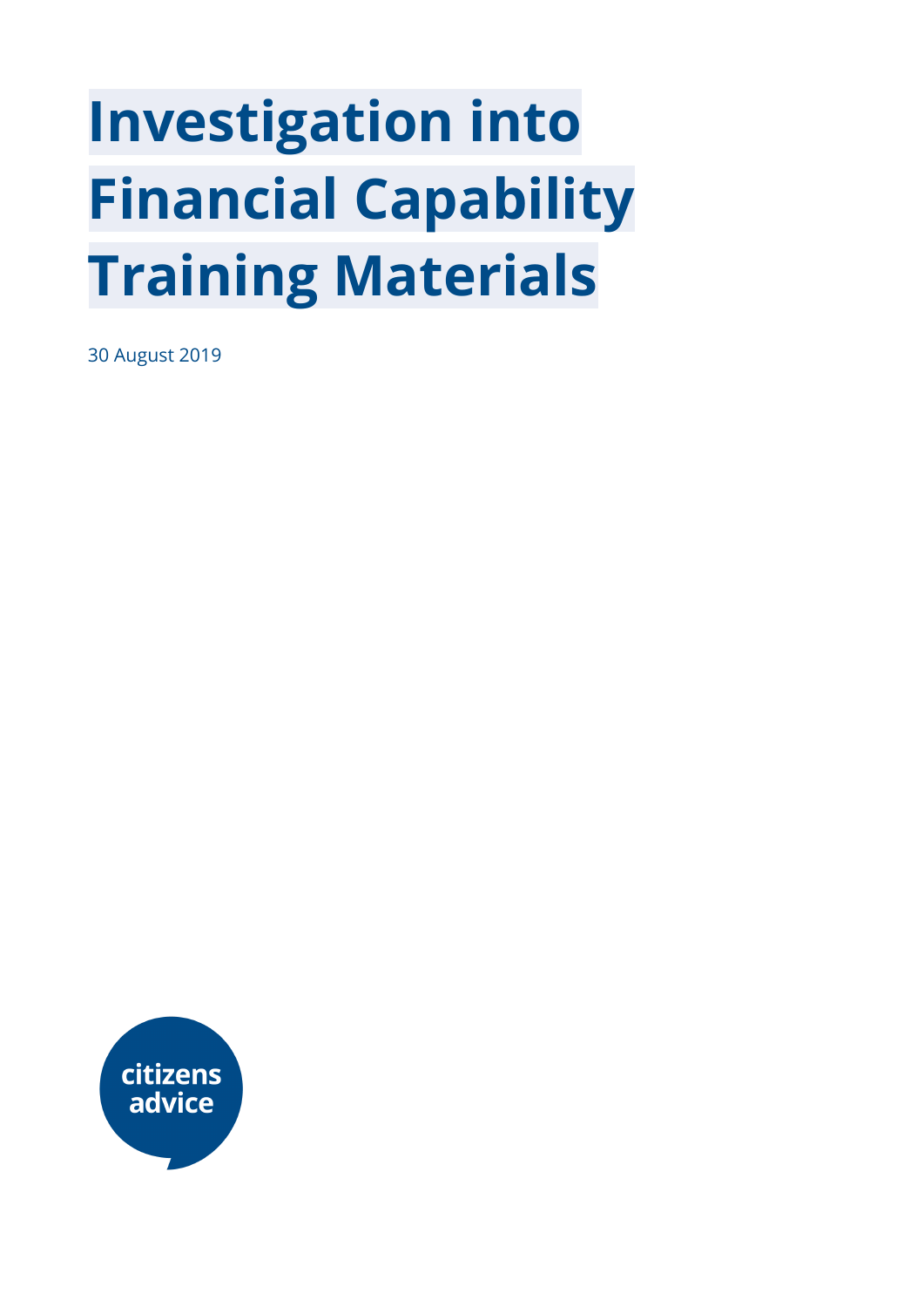## **Contents**

#### **Foreword**

- **Section 1. Overview**
- **Section 2. Scope and process**

**Section 3. Summary and recommendations**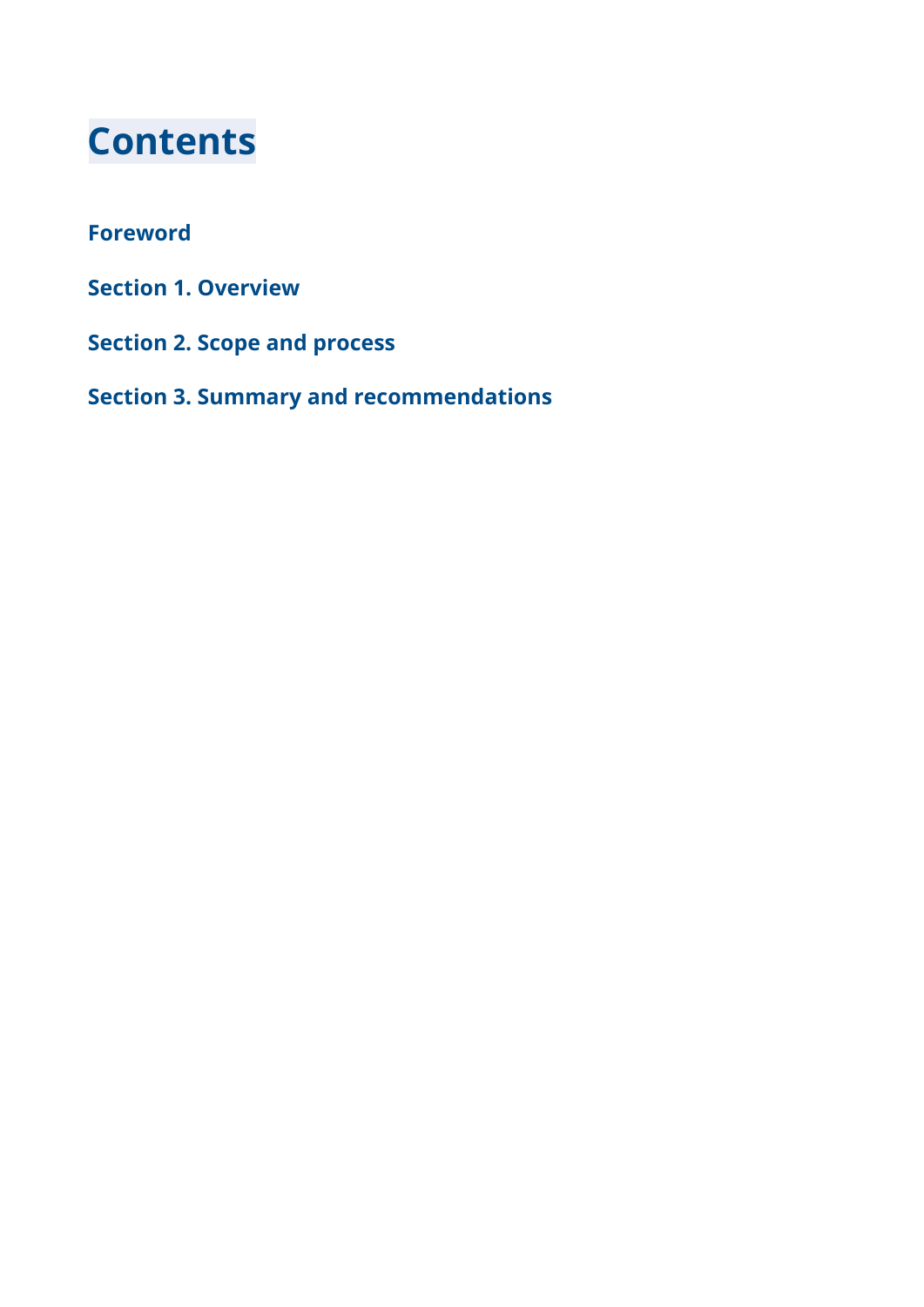# **Foreword**

In August 2019, we were made aware that some training materials on our website contained unacceptable material relating to Black, Asian and minority ethnic (BAME) communities. I have apologised unreservedly for this.

To understand how this happened – and to stop anything similar happening again – I led an investigation, resulting in this final report.

To fix the failings outlined in the report, I'm working with my Executive Team to implement the report's recommendations in full, and as a matter of urgency.

But I won't stop there. This incident, and in particular the debate it led to, highlighted a wider issue. We've been too slow in our progress on diversity and inclusion. As an organisation – and as a sector – we've faltered when we should be leading the way.

In addition to enacting these recommendations, therefore, I'm accelerating wider plans to make national Citizens Advice a more diverse and inclusive organisation.

We'll acknowledge and confront inequality, including racial disparities. We'll invest more resources and time to address these issues. And we'll set bold targets to hold ourselves to account.

We've been too cautious on diversity and will now act to put this right.

Gillian Guy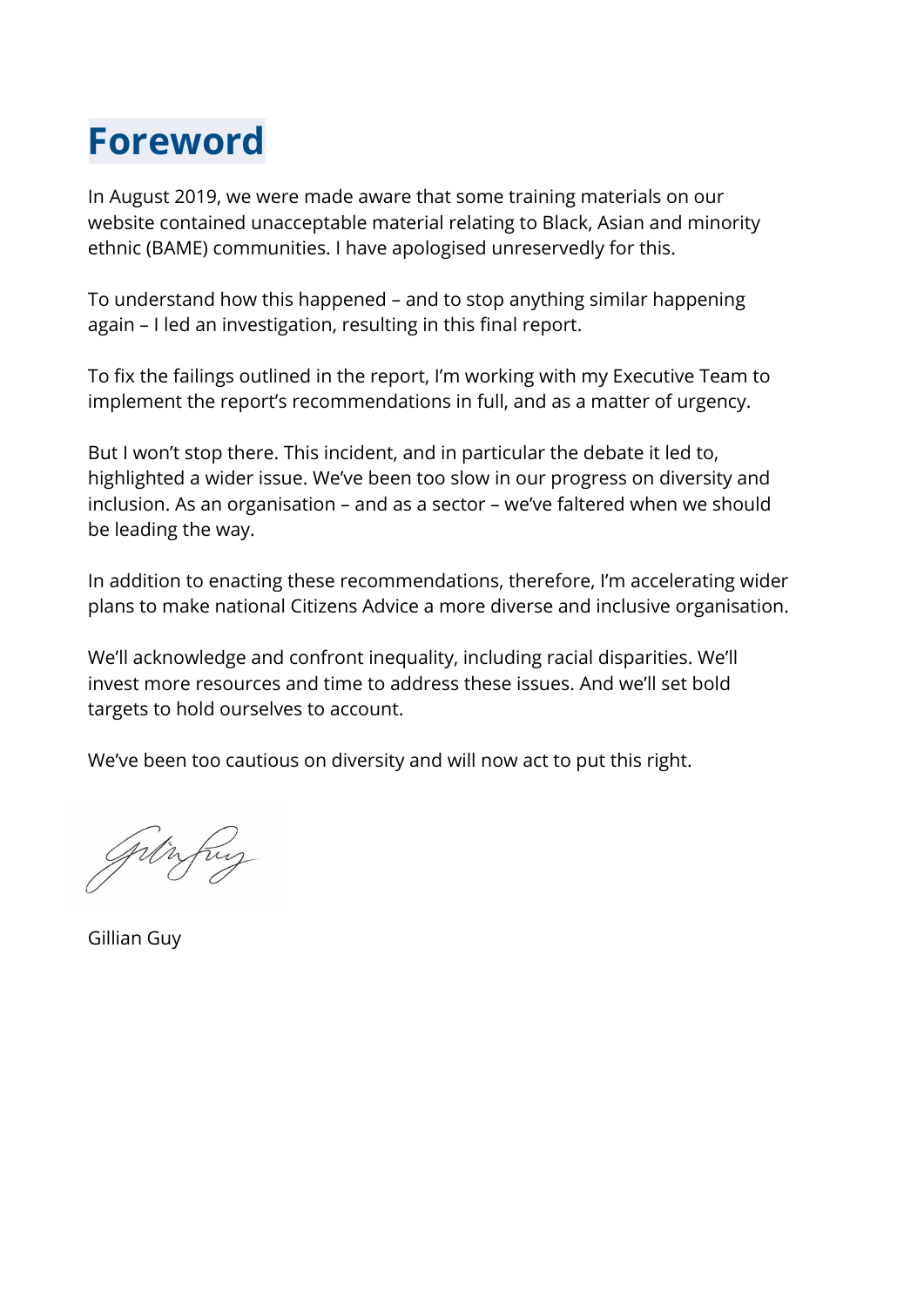# **Section 1. Overview**

As part of its work on financial capability Citizens Advice has produced training materials, including best practice guides, designed to support advisers since at least 2009.

In September 2015 an updated range of financial capability best practice guides were published on the Citizens Advice website. This included guides for working with BAME communities.

On the evening of Friday 9 August 2019 the communications team became aware via social media of the existence of these training materials and that they contained unacceptable content with regard to BAME communities.

On the morning of Wednesday 14 August 2019 the training materials were removed from the website and a member of the External Affairs team responded via social media.

The matter was then brought to the attention of the Chief Executive. A formal response from the organisation was given via social and traditional media, apologising unreservedly for the unacceptable material and committing to investigate.

Subsequently the organisation was made aware, by a journalist, of a statement from the BAME network group of staff regarding the materials. An hour later, the statement was emailed to the Executive Team and shared with staff in parallel via the organisation's internal communications channels.

Later that afternoon the Chief Executive confirmed in an email to all staff that there would be an internal investigation. This would look at the production of the materials and the way in which the organisation responded, with a tight timescale for completion.

On Friday 16 August the internal investigation began, led by the Chief Executive with the support of a senior manager.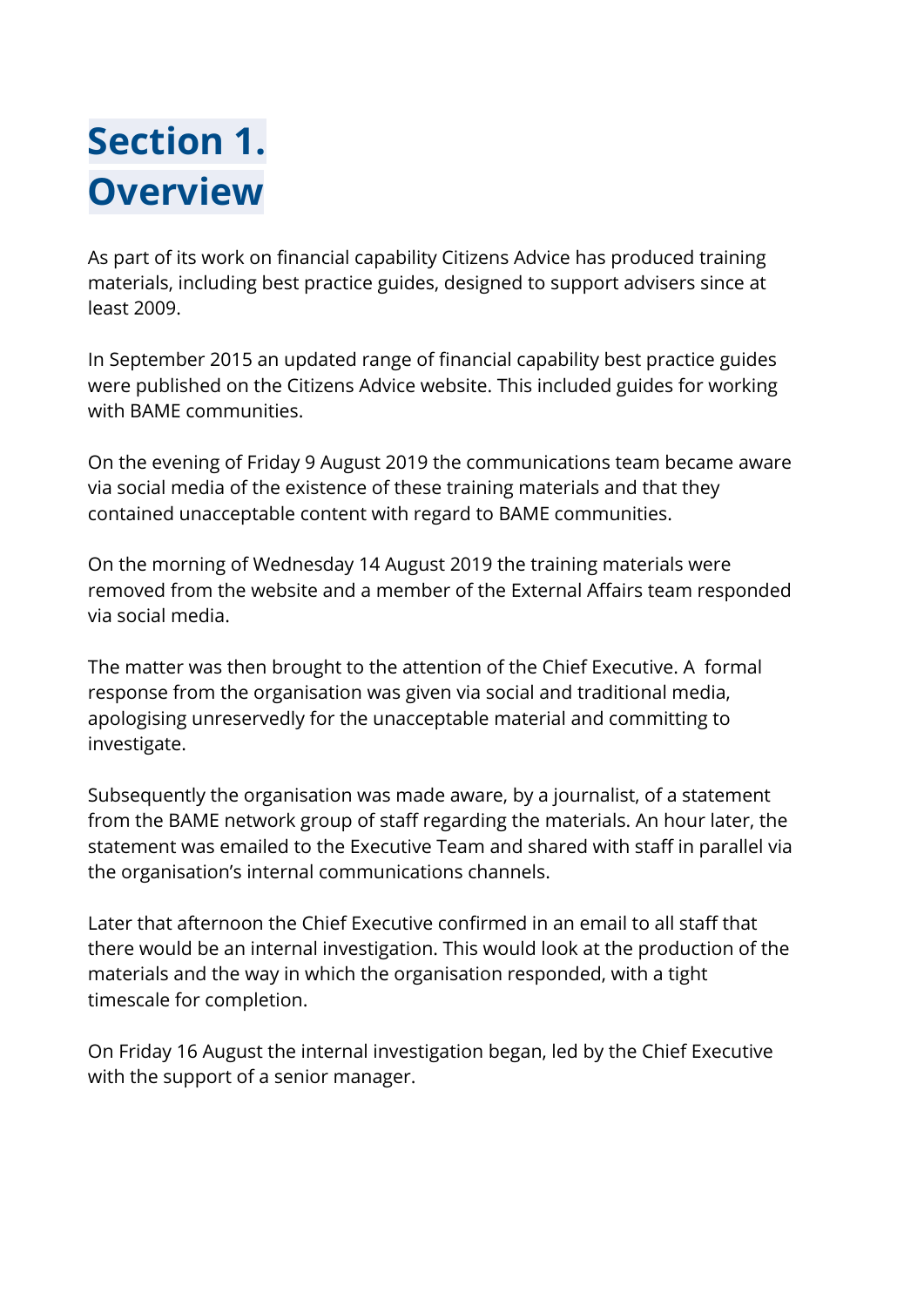# **Section 2. Scope and process**

### **Scope**

The investigation, led by the Chief Executive, was commissioned to understand:

- The process by which materials were first developed and published, including any related review and approval process
- The way we responded after being made aware of the materials on 9 August 2019
- Recommendations as to how we make sure this does not happen again

The work did not attempt to evaluate the content or appropriateness of the training materials themselves, which we consider were unacceptable.

The work of the investigation did not focus on teams or individuals, but on lessons learnt and any improvements to the development, review, approval and publication process of training materials. The purpose of the investigation is to stop this happening again.

There may well be matters beyond the scope of this review which the Chief Executive will identify for appropriate action.

### **Process**

In conducting this investigation the following activities have been undertaken:

- Interviews with members of staff involved in the production of the material and the response by the organisation
- Meetings with key stakeholders and other members of staff to gather background information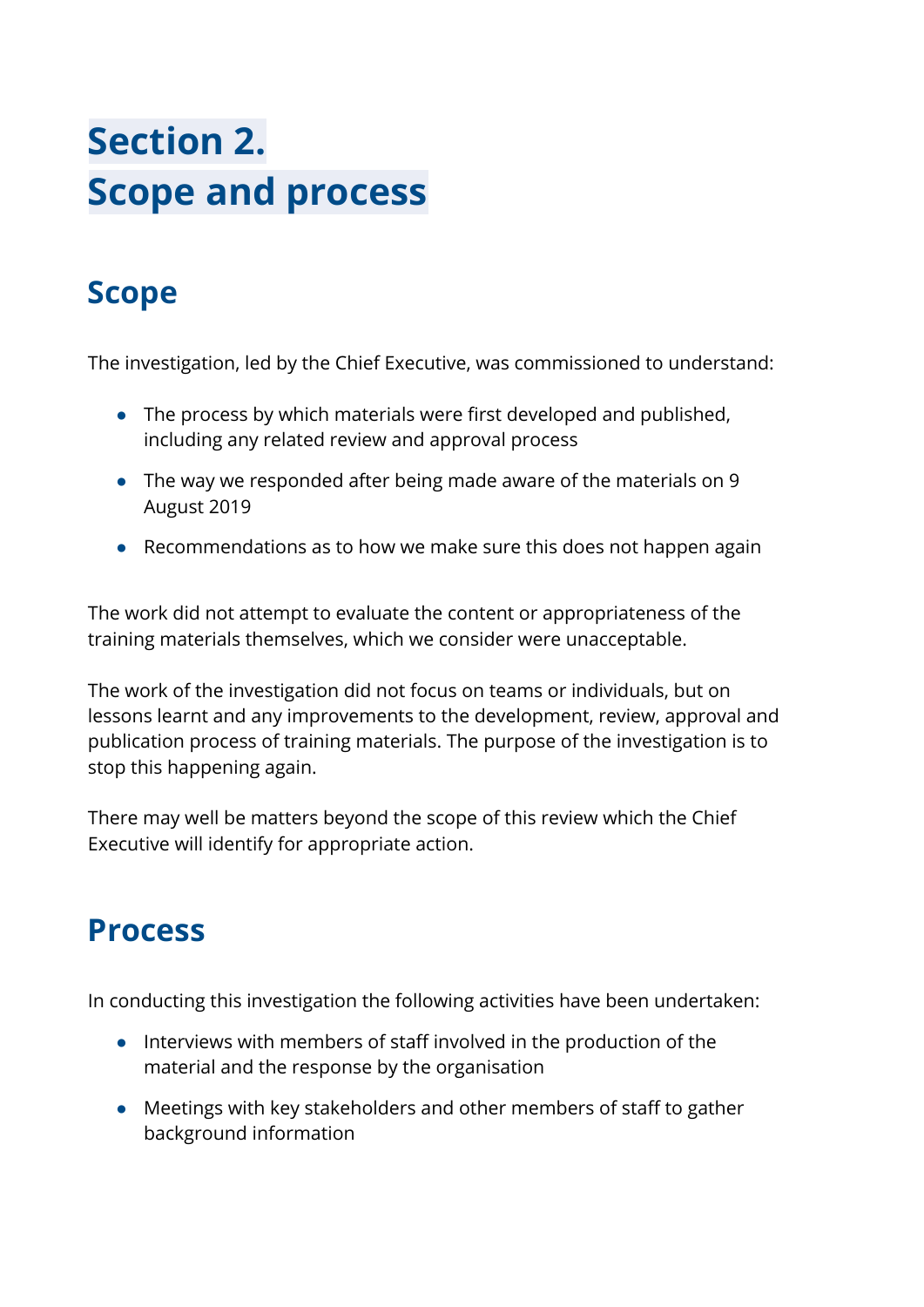- A review of existing policies, procedures and guidance relevant to the scope of the investigation
- A review of documents provided by members of staff including emails, personal statements, timelines and communication materials

This wealth of information has been compiled into a detailed supporting dossier. To protect the confidentiality of individuals this material is not being published, but the findings and recommendations in this report are drawn from it.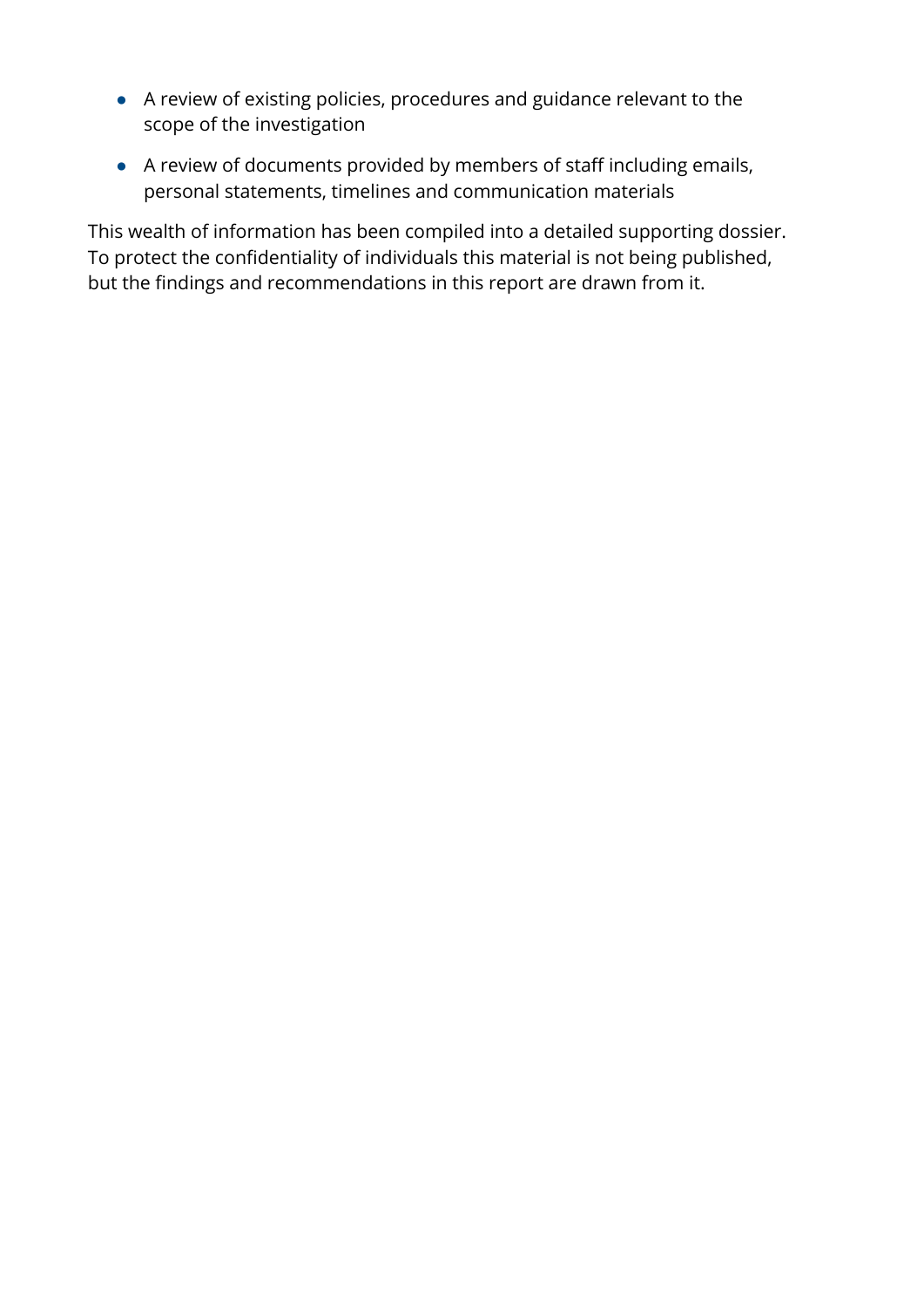# **Section 3. Summary and recommendations**

### **Headline findings**

- **1.** The content of the material had not been through an approval process
- **2.** The material was not developed with the appropriate level of input from those with a specialist knowledge of equality issues
- **3.** There are not adequate processes or controls in place around the publication of materials on the corporate section of the website
- **4.** There is a lack of clarity around the role and remit of the network groups
- **5.** There is not enough clarity and consistency on escalation protocols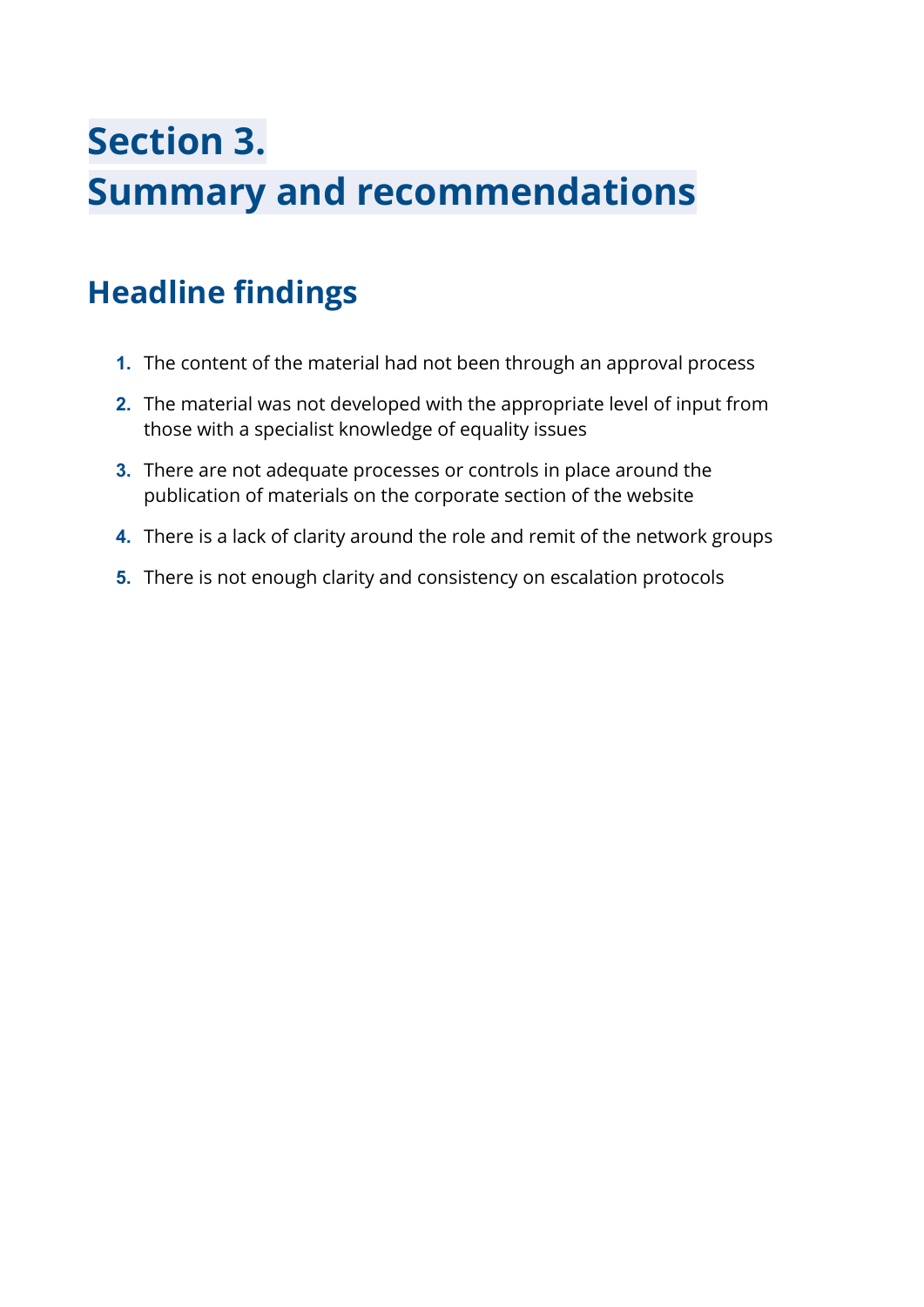### **Key findings with supporting commentary**

#### **1. The content of the material had not been through an approval process**

The materials in question formed part of a financial capability resource library of training and other supporting materials aimed at trainers and advisers delivering financial capability. The resource library has existed in various forms since at least 2009. In 2015 an exercise to review, refresh and improve the resources it contained was undertaken by a member of the Financial Capability team.

As part of this exercise a new financial capability best practice guide for BAME communities was created. No approval was sought or given for the content of the guide prior to publication. The materials were reviewed by another member of the team for the purposes of proofreading and formatting, but that individual was not in a position to provide sign off.

#### **2. The material was not developed with the appropriate level of input from those with a specialist knowledge of equality issues**

The author of the material was brought into the organisation as a financial capability practitioner with the remit to create, maintain and develop high-quality training, support and resources.

The author has experience of working with a range of BAME client groups and, as a BAME individual, has personal experience of some particular communities. This experience, although valuable, does not equate to being a subject matter expert in matters of race equality or equality issues in general. Overall, too much reliance was placed on the lived and other experience of the individual as a proxy for specialist equality input.

It has been asserted that the materials were reviewed by a member or members of the network group for BAME employees prior to publication. As a number of key individuals have since left the organisation it has not been possible to evidence whether or not this occurred. However, while this would also have provided valuable input, there would have remained a similar challenge around specialist equality expertise.

In addition to the lack of input from a subject matter expert in equality issues, there was no structured user research or testing of the materials with either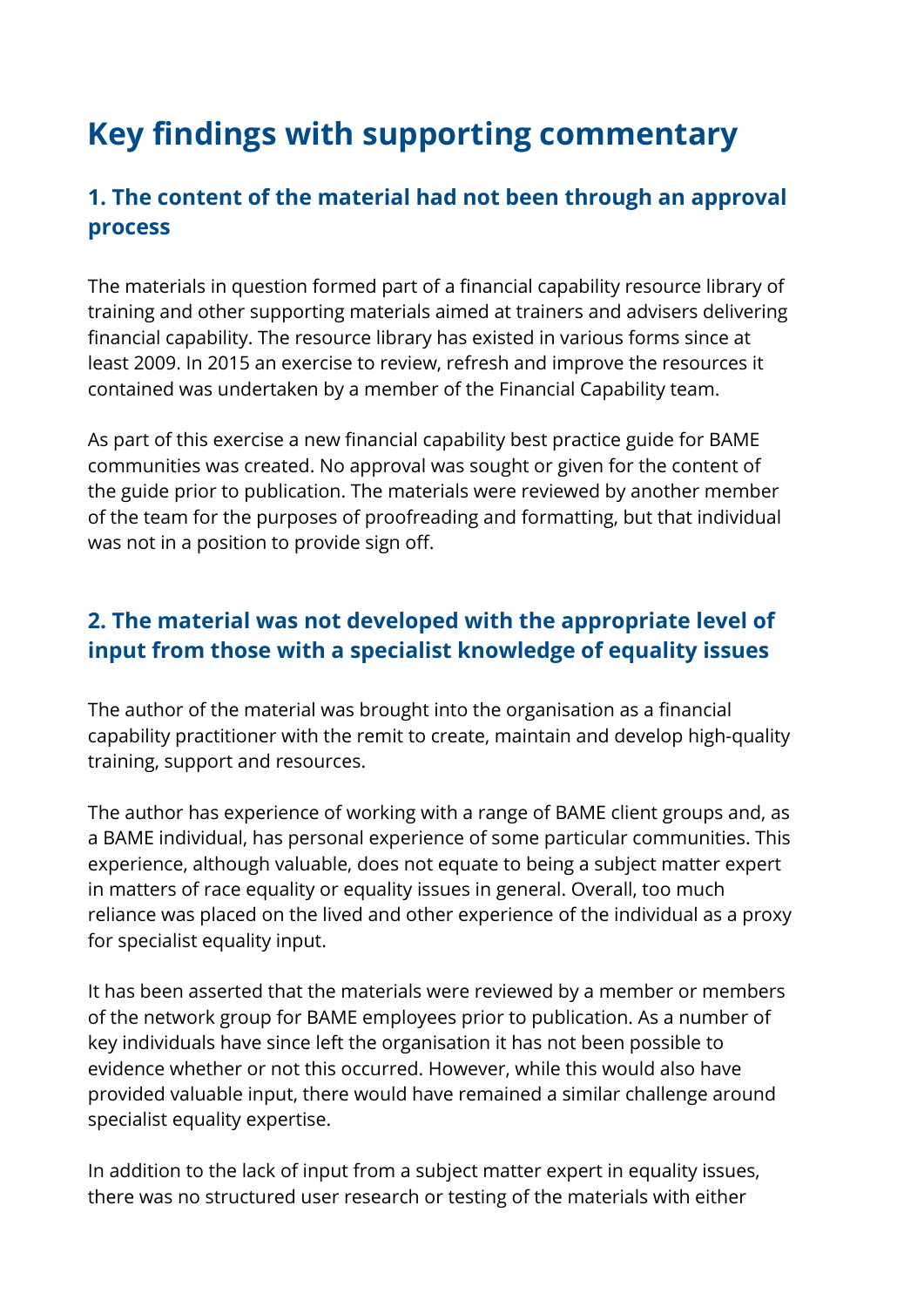advisers or clients prior to publication. This approach to content development was new to Citizens Advice at the time the materials were produced. However greater structural links, or integration of the work of the Financial Capability team with other teams producing advice or training content, could have provided additional checks and balances.

#### **3. There are not adequate processes or controls in place around the publication of materials on the corporate section of the website**

The materials in question were published on the corporate section of the public facing citizensadvice.org.uk website. This is distinct from the advice section of the website and is managed differently.

When publishing the training materials all relevant processes were followed in relation to gaining publishing rights and uploading the material. It is clear therefore, that there are not adequate controls in place on the way in which content on the corporate section of the website is governed, published and reviewed. Had such processes been in place, they could and should have acted as additional assurance on the appropriateness of the content prior to publication.

#### **4. There is a lack of clarity around the role and remit of the network groups**

Various aspects of this investigation have highlighted a lack of clarity around the role and remit of the staff network groups including the BAME network group.

There is a lack of clarity, in particular, in relation to whether there is a requirement on staff to check or seek input into materials that are being produced or issues that arise that may be relevant to the interests of the group.

There are no consistent processes or guidelines in place to support staff in understanding whether a network group should be consulted, what status such input would have and the practical mechanisms for requesting input if appropriate.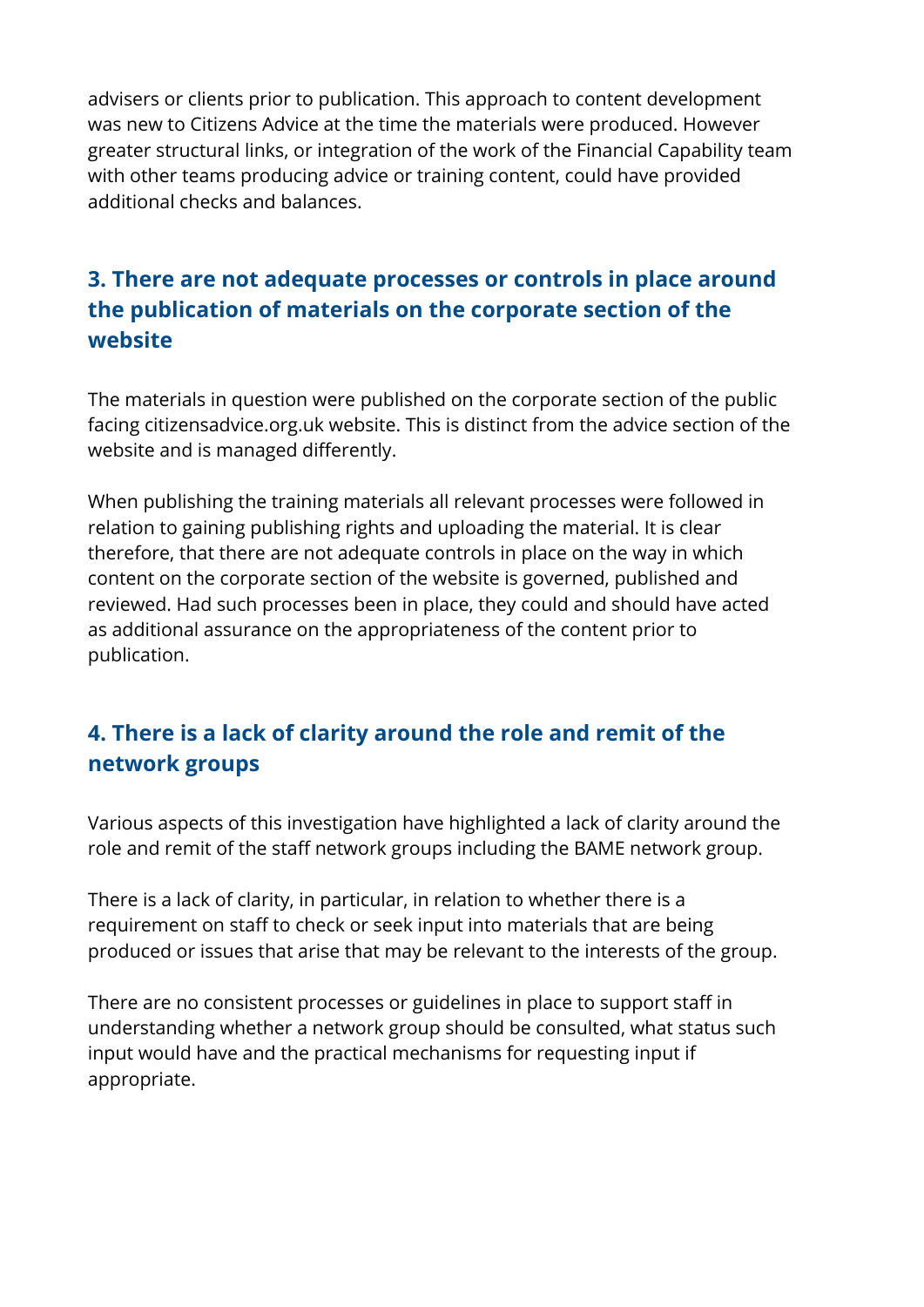#### **5. There is not enough clarity and consistency on escalation protocols**

There was a lack of consistency between the escalation processes in place for traditional and social media, as well as a lack of clarity around lines of accountability. This contributed to a significant delay in the escalation of the issue to a level at which action could be taken to remove the materials and respond publicly. When the matter was escalated to appropriately senior decision makers, action was taken quickly.

A lack of specialist skills amongst the team on how to engage on a significant issue such as this on social media also contributed to the delay in responding. This was evident in the approach taken in the first response on Twitter.

### **Recommendations**

- **1.** There should be greater support for staff to understand what specialist equality expertise constitutes, how they can access it and the role it can play in their work
- **2.** Specialist equality expertise should be sought as standard as part of the development of relevant content
- **3.** The design and sign off of all training materials should be the responsibility of the Learning Team. This should include the responsibility to ensure input from subject matter experts, including on equality issues
- **4.** All training materials should be produced in line with the internal best practice for content development that applies to advice content
- **5.** Improved editorial and technical governance and control of the corporate website should be put in place, including a reassessment of existing content
- **6.** Work should proceed with the network groups to clarify their role and remit and ensure staff have a clear understanding of what this is
- **7.** There should be a greater investment in social media capability. This should include upskilling team members from all communications disciplines on engaging on social media
- **8.** There should be a consistent approach to escalation across the various communications teams that is clear on roles and accountabilities